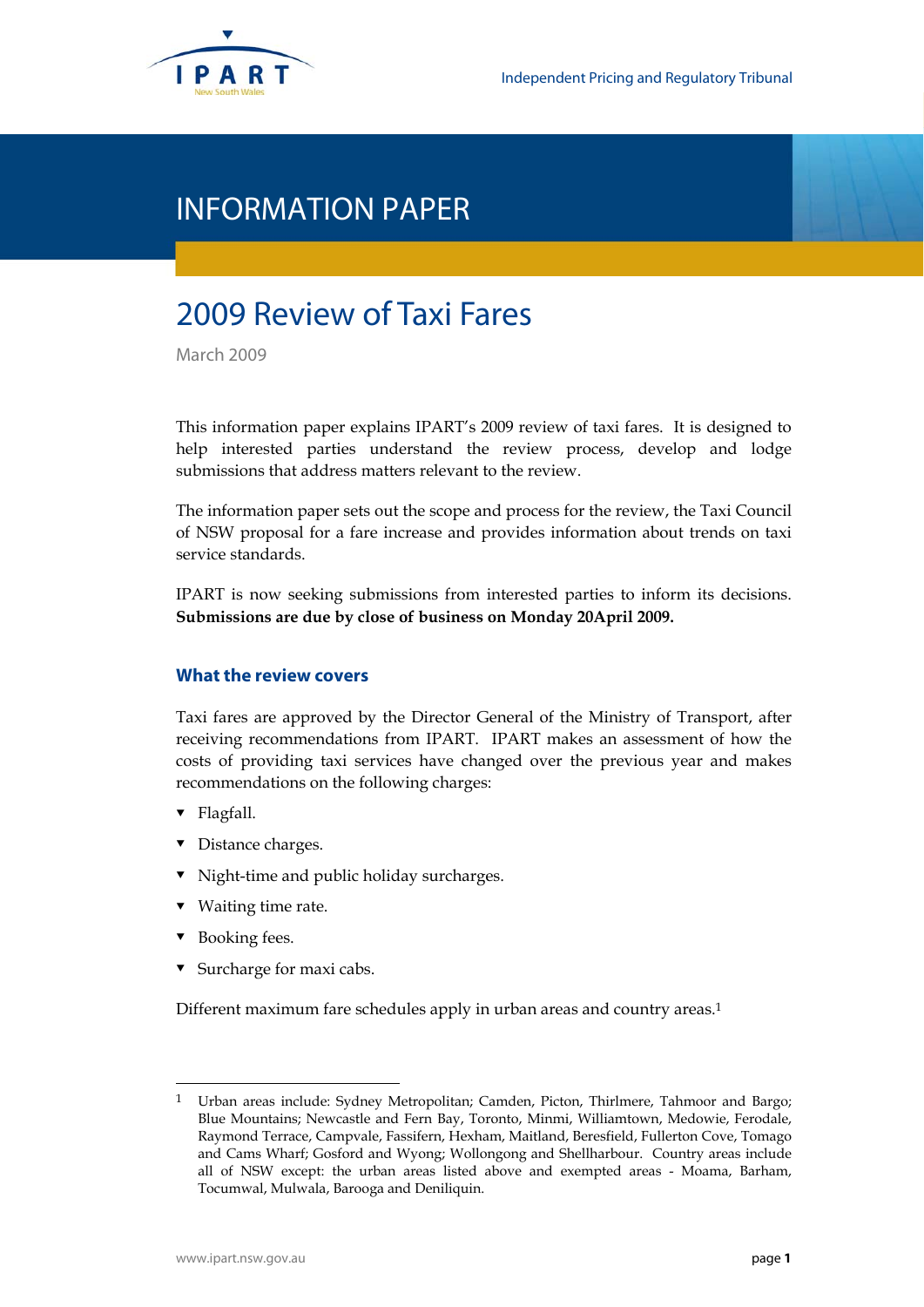# **How the review will be conducted**

IPART will finalise its recommendations and report to the Minister in early June in time for fare changes to take effect from 1 July 2009. The report will be available from the IPART website and mailed to people who make a submission to the review or request a copy.

IPART will make recommendations on fares based on its calculation of the Taxi Cost Index, and its consideration of issues raised by stakeholders, including the Taxi Council's fare proposal.

The timetable for the review is set out in Table 1. This timetable is subject to change. An up to date timetable will be available from the IPART website (www.ipart.nsw.gov.au).

| Event                                          | Date            |
|------------------------------------------------|-----------------|
| NSW Taxi Council fare proposal received        | 11 March 2009   |
| Information paper released                     | 23 March 2009   |
| Public submissions due                         | 20 April 2009   |
| IPART release final recommendations and report | Early June 2009 |
| Fare changes effective                         | 1 July 2009     |

## **Table 1 Timetable for 2009 taxi review**

# **Factors IPART must consider when making recommendations**

IPART's review is conducted under an arrangement (terms of reference) approved by the Premier. The arrangement is entered into under section 9 of the IPART Act and specifies the factors that IPART must consider when setting fares. These factors are:

- $\bullet$  the cost of providing the services concerned
- $\bullet$  the protection of consumers from abuses of monopoly power in terms of prices, pricing policies and standards of service
- $\bullet$  the need for greater efficiency in the supply of services so as to reduce costs for the benefit of consumers
- $\bullet$  the impact of pricing policies on borrowing and capital requirements and, in particular, the impact of any need to renew or increase relevant assets
- $\bullet$  the need to maintain ecologically sustainable development
- $\bullet$  the social impact of the recommendations
- standards of quality, reliability and safety of the services concerned (whether those standards are specified by legislation, agreement or otherwise and any suggested or actual changes to those standards as notified to the Tribunal by the Minister for Transport)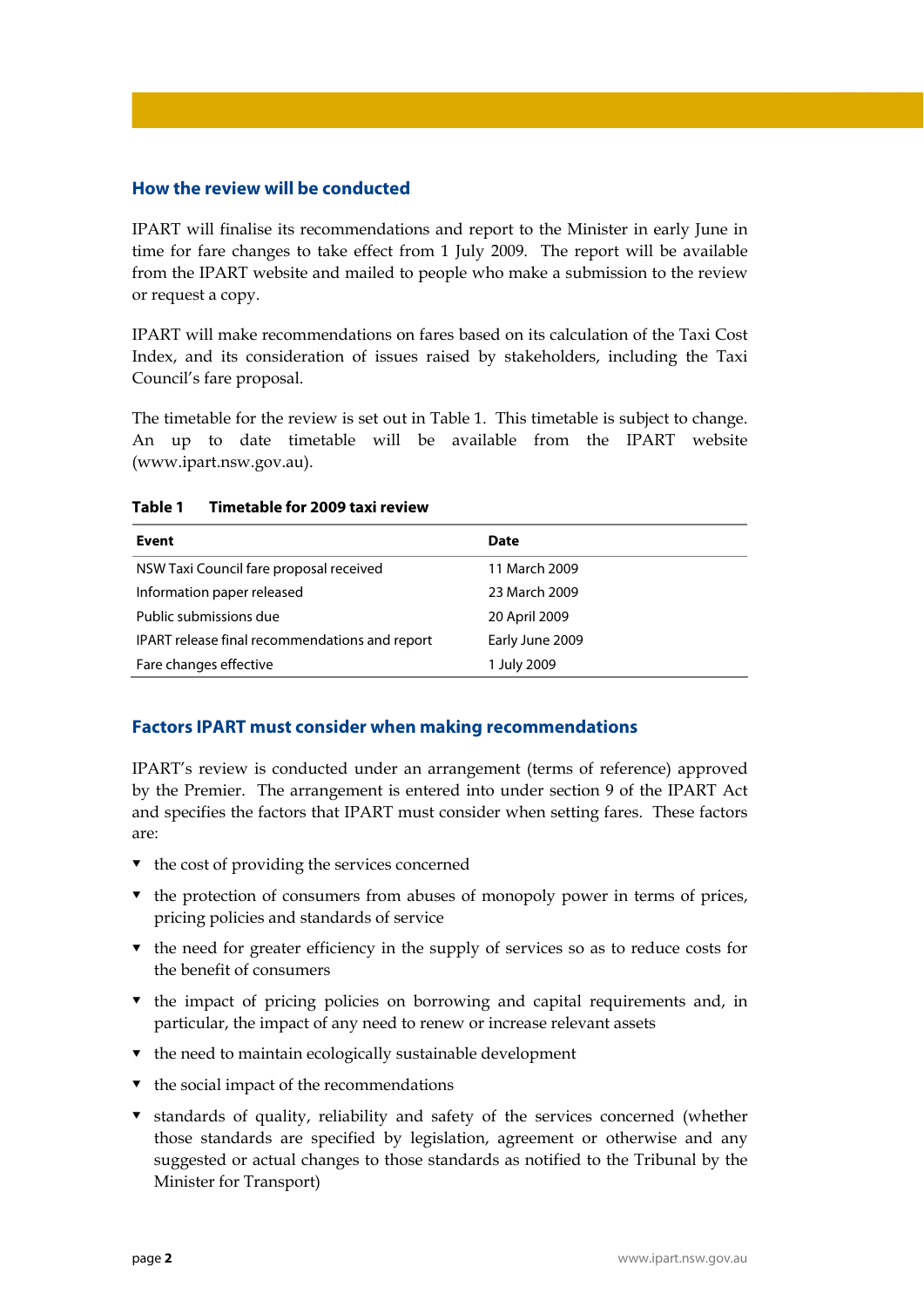**the effect of any pricing recommendation on the level of Government funding.** 

IPART's role in the industry is to recommend changes to the maximum taxi fare. IPART has no direct role in allocating fare revenue to the different industry participants (eg, drivers and operators).2

# **What submissions should address**

It is helpful if submissions address the factors that IPART is obliged to consider in its terms of reference for the review. Stakeholders may also wish to refer to the Taxi Council's fare proposal, which is summarised below and can be accessed in full on the IPART website (www.ipart.nsw.gov.au).

Last year IPART extensively reviewed and consulted on the costs associated with taxi services. IPART does not intend to review the weights of the various cost components of driving and operating a taxi as these were settled in last year's fare review where IPART indicated it would use the weightings, updated for changes in relative prices of cost items, and inflators for the next five years.3

However, particular issues on which IPART would welcome comment are:

- how the overall change in costs, demonstrated by the Taxi Cost Index, should be distributed among the various fare components (flag fall, waiting time, distance charge etc)
- $\bullet$  the extent to which changes in labour costs should be adjusted to take account of any productivity gains made by the industry
- $\bullet$  the level of taxi standards of service
- whether IPART should recommend a six monthly review of LPG costs, with a view to making a further fare recommendation in December if LPG costs have changed significantly4
- alternative methods of estimating movements in plate lease costs and network fees based on independent data sources.

The matters summarised above are discussed in more detail below.

<sup>&</sup>lt;sup>2</sup> IPART does not have a direct role in determining the maximum amount a driver has to pay to a taxi operator – 'the pay-in' - to drive a taxi for a shift. This is determined by NSW Industrial Relations Commission. IPART understands that the Industrial Relations Commission uses IPART's reports when making its determination and IPART seeks to assist the Commission by separately identifying driver and operator costs.

<sup>3</sup> See IPART, *2008 Review of Taxi Fares in NSW – Final Report and Recommendations,* June 2008.

<sup>4</sup> In 2008, in view of the volatility of fuel prices, IPART reviewed movements in LPG prices in December 2008 and recommended a mid-year fare increase to apply from 1 January 2009 because LPG prices had risen by more than 10 per cent over the past six months. The Minister did not accept the recommendation due to subsequent significant reductions in LPG prices.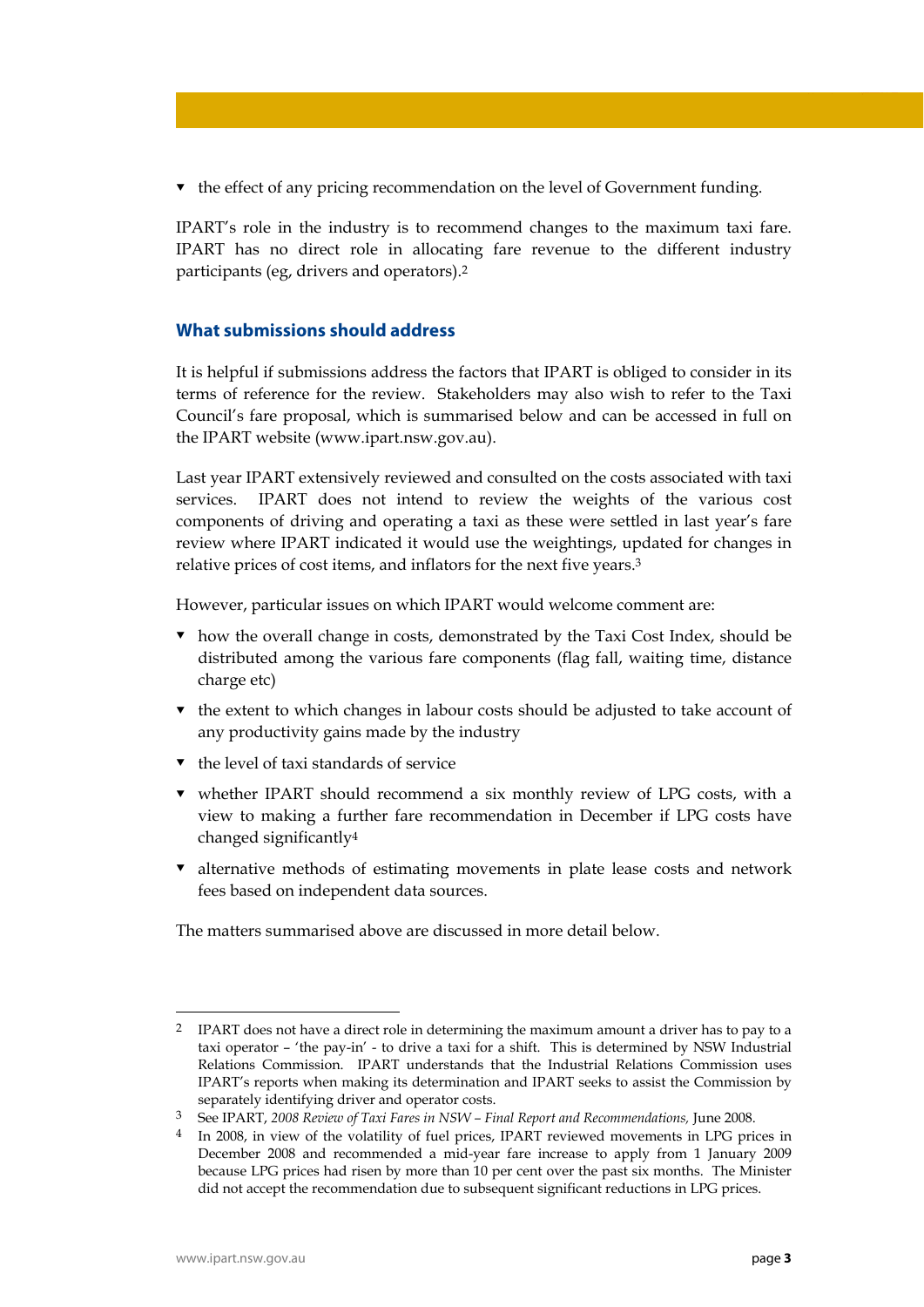Please note that IPART cannot consider issues raised in submissions that are outside the scope of its fare review.

# **Taxi cost index**

IPART uses a Taxi Cost Index (TCI) to assess changes in the cost of providing taxi services. There are separate TCIs for urban and country taxis.

The TCI consists of a basket of taxi cost components weighted according to their proportion of overall costs. Each cost is changed annually by its 'inflator'. Inflators are obtained from a mixture of publicly available and industry sources. Both the weightings of cost items in the TCI and the values of the inflators influence IPART's fare recommendations. To calculate the annual change in the TCI, IPART takes the weighting of each cost and multiplies it by the relevant cost inflator (expressed as a percentage). This gives the contribution of each cost item to the TCI. IPART then sums the contributions for each of the cost items to give the percentage change in the TCI. The weights vary slightly from year to year because the costs of individual items in the TCI change at different rates.5

IPART makes a decision about how the various fare components should change so that the 'average fare' is increased in line with the change in the TCI. The weightings and inflators that IPART will use to calculate the 2009 TCI are set out in Table 2.

IPART will calculate the change in the urban and country TCIs using the most up to date data available. IPART intends to use data for the year to 31 March 2009, except in the case of fuel. Last year, in recognition of the volatility of fuel prices, IPART calculated the change in fuel prices to 31 May 2008. IPART proposes to continue to calculate the change in the TCI using the latest available fuel price data.

1

<sup>5</sup> For example, in 2007 LPG fuel costs accounted for 6.9 per cent of the urban TCI. However over 2007/08 the cost of LPG fuel rose more quickly than other items in the index, resulting in LPG costs now accounting for 7.5 per cent of the urban TCI.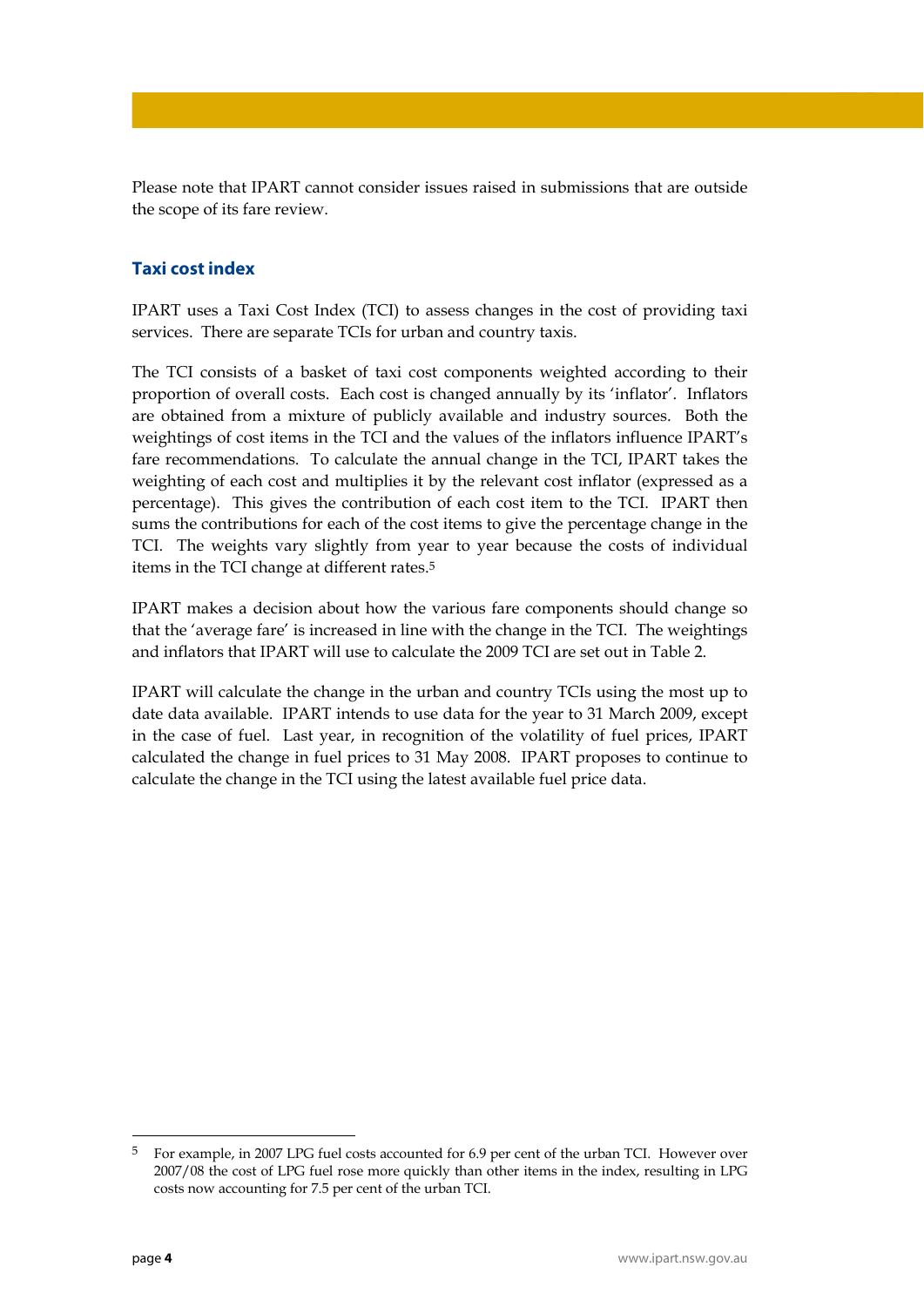| <b>Cost item</b>                               | Urban TCI<br>weighting in<br>2008 | <b>Country TCI</b><br>weighting in<br>2008 | <b>Inflator (measure of cost</b><br>increases over the past year)                                                              |
|------------------------------------------------|-----------------------------------|--------------------------------------------|--------------------------------------------------------------------------------------------------------------------------------|
| Notional drivers' wages                        | 39.2%                             | 42.2%                                      | Productivity adjusted WPIC                                                                                                     |
| Driver entitlements (notional<br>self funded)a | 1.5%                              | 6.3%                                       | Productivity adjusted WPIC                                                                                                     |
| Superannuation                                 | 4.1%                              | 4.4%                                       | Productivity adjusted WPIC                                                                                                     |
| Fuel costsb                                    | 7.5%                              |                                            | LPG prices from Fueltracd                                                                                                      |
| Other drivers' costs                           | 2.4%                              | 1.6%                                       | CPI <sup>c</sup>                                                                                                               |
| Total drivers' costs                           | 54.6%                             | 54.6%                                      |                                                                                                                                |
| Operators' salary equivalent                   | 6.9%                              | 7.4%                                       | Productivity adjusted WPI c                                                                                                    |
| Drivers' legal entitlements                    | 4.4%                              | $\overline{\phantom{a}}$                   | IRC determination cost                                                                                                         |
| Fuel costs <b>b</b>                            |                                   | 6.8%                                       | LPG prices from Fueltracd                                                                                                      |
| Maintenance costs                              | 4.8%                              | 4.2%                                       | CPI Motor Vehicle Repairs and<br>Servicing sub-groupc                                                                          |
| Licence 'Plate lease' costs                    | 13.1%                             | 11.0%                                      | To be determined. In 2008<br>IPART used quotes for leasing<br>licence plates provided by the<br><b>NSW Taxi Council</b>        |
| Insurance costs                                | 7.3%                              | 4.4%                                       | CPI Insurance sub-groupc                                                                                                       |
| Vehicle lease payments                         | 2.5%                              | 2.7%                                       | CPI Motor Vehicles sub-group <sup>c</sup>                                                                                      |
| Network fees                                   | 3.3%                              | 4.9%                                       | To be determined. In 2008<br>IPART used the weighted<br>average increase in urban<br>network fees reported by taxi<br>networks |
| Other operators' costs                         | 3.0%                              | 4.1%                                       | CPI <sup>c</sup>                                                                                                               |
| Total operators' costs                         | 45.4%                             | 45.4%                                      |                                                                                                                                |
| <b>Total costs</b>                             | 100.0%                            | 100.0%                                     |                                                                                                                                |

## **Table 2 Weightings and inflators to be used to calculate the Taxi Cost Index in 2009**

**a** Driver entitlements in the TCI are allocated between drivers and operators based on the estimated cost of legal obligations imposed on operators in the IRC contract determination.

**b** Fuel costs are paid by drivers under the maximum pay-in system and by operators in other cases. Fuel costs in the urban TCI are allocated to drivers and in the country TCI to operators, reflecting differences in practice between the two areas.

**c** The annual percentage change as measured by comparing the average of four quarters to 31 March 2009 with the average of four quarters to 31 March 2008.

**d** The annual percentage change as measured by comparing the average daily LPG price over the year to 31 May 2009 with the average daily price over the year to 31 May 2008.

**Note:** WPI is the Wage Price Index and CPI is the Consumer Price Index - both published by the Australian Bureau of Statistics.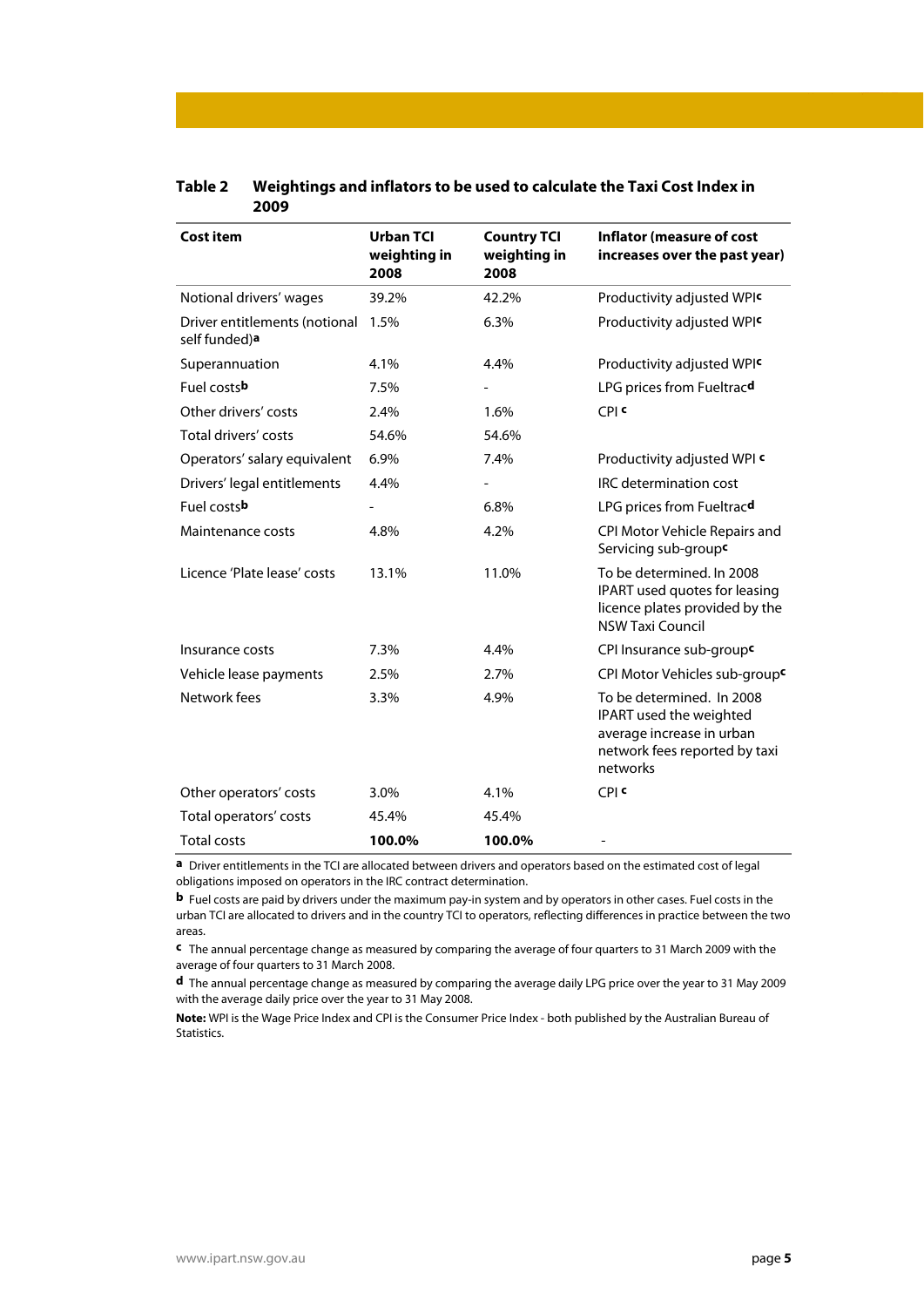# **The NSW Taxi Council fare proposal**

In order to provide stakeholders sufficient information to make a submission, IPART invited the NSW Taxi Council to submit a proposal for taxi fares from 1 July 2009. IPART also welcomes other taxi industry representatives to make submissions on the level of taxi fares from 1 July 2009.

IPART notes that the Taxi Council proposal is based on changes to the TCI calculated using the weights established in the 2008 TCI updated for relative price changes<sup>6</sup> and the inflators identified in IPART's 2008 report (see Table 2 above). However, for some items some data was unavailable at the time of Taxi Council's submission. IPART will consider the Taxi Council's proposal, all submissions and will take account of more up to date data where it is available before making a decision.

The Taxi Council requested an increase in fares of 4.1 per cent in urban areas and 4.0 per cent in country areas from 1 July 2009. These increases reflect its estimates of changes in the cost of providing taxi services, based on currently available data. It estimates that in urban areas driver costs have increased at a slower rate than operators costs (3.3 per cent compared with 5.1 per cent).

The Taxi Council argues that ABS productivity data shows a 5.1 per cent decline in productivity in the transport sector, compared to a 0.2 per cent rise across all sectors, and urges IPART to act conservatively when considering whether to make a productivity adjustment to the labour cost items in the index.

The Taxi Council has proposed that the percentage increase in fares should be applied evenly across each fare component (subject to the need for rounding).

The Taxi Council's estimates of changes in the urban and country TCIs are reproduced in Tables 3 and 4 below. The full Taxi Council submission can be accessed on the IPART website.

1

<sup>6</sup> Note: 2007 weights were used to calculate the 2008 price change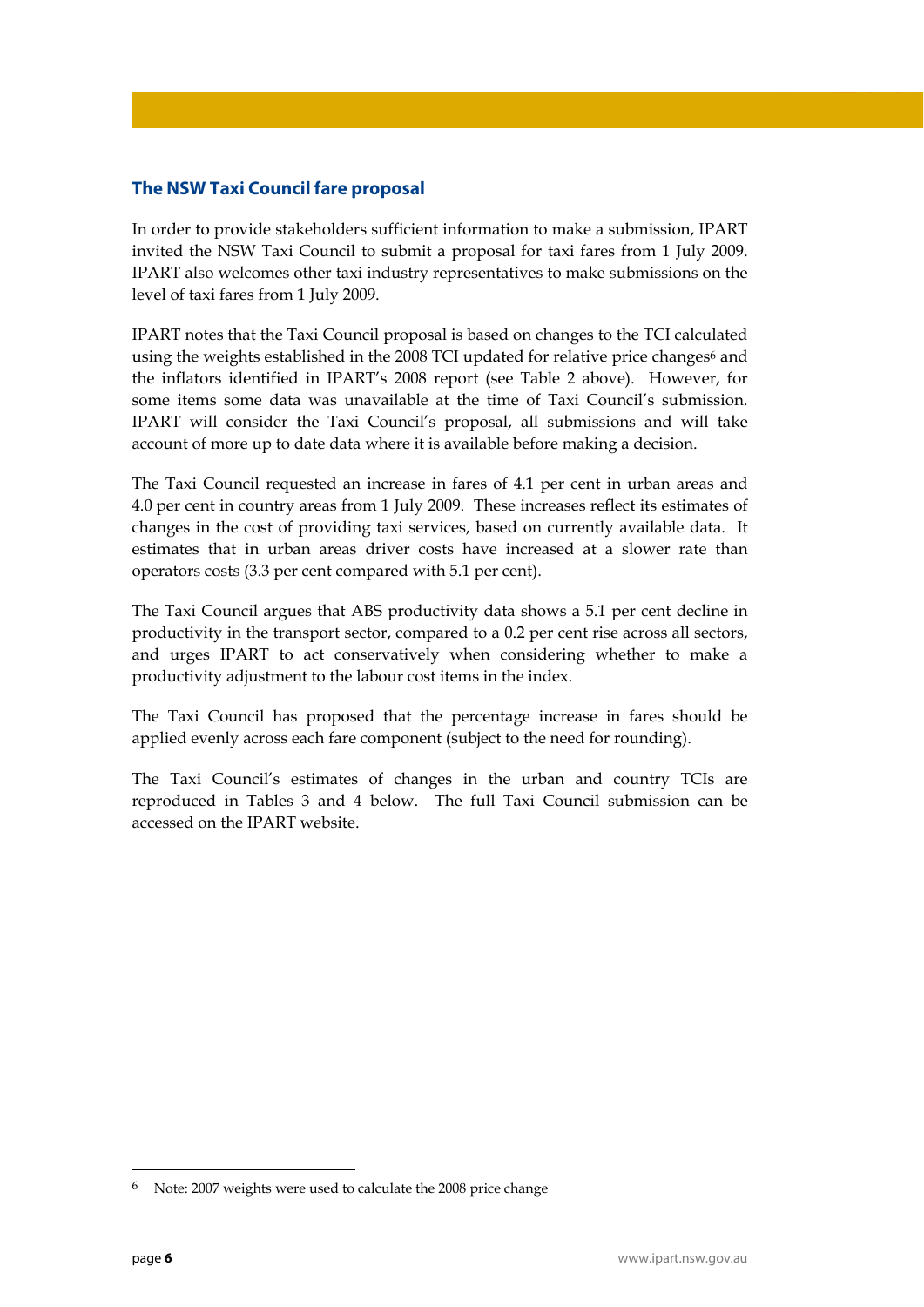| Urban Taxi Cost Index<br>Table 3 |
|----------------------------------|
|----------------------------------|

|                                   | 2008<br>cost | 2008<br>weight | <b>Inflator</b><br>(increase in<br>cost since<br>2008) | Fare<br>impact |
|-----------------------------------|--------------|----------------|--------------------------------------------------------|----------------|
| <b>Driver costs</b>               |              |                |                                                        |                |
| Notional driver labour costs      | \$82,102     | 39.2%          | 2.8%                                                   | 1.1%           |
| Notional self-funded entitlements | \$3,077      | 1.5%           | 2.8%                                                   | $0.0\%$        |
| Driver superannuation             | \$8,498      | 4.1%           | 2.8%                                                   | 0.1%           |
| LPG fuel                          | \$15,669     | 7.5%           | 5.7%                                                   | 0.4%           |
| Other                             | \$5,133      | 2.5%           | 3.8%                                                   | 0.1%           |
| <b>Sub Total</b>                  | \$114,479    | 54.6%          |                                                        |                |
| <b>Operator costs</b>             |              |                |                                                        |                |
| Driver entitlements               | \$9,239      | 4.4%           | 2.8%                                                   | 0.1%           |
| Operator salary equivalent        | \$14,423     | 6.9%           | 2.8%                                                   | 0.2%           |
| Maintenance costs                 | \$10,154     | 4.8%           | 1.8%                                                   | 0.1%           |
| Plate lease costs                 | \$27,534     | 13.1%          | 8.2%                                                   | 1.1%           |
| Insurance                         | \$15,223     | 7.3%           | 9.3%                                                   | 0.7%           |
| Vehicle lease payments            | \$5,237      | 2.5%           | $-2.6%$                                                | $-0.1%$        |
| Network fees                      | \$6,824      | 3.3%           | 4.0%                                                   | 0.1%           |
| Other operator costs              | \$6,381      | 3.0%           | 3.8%                                                   | 0.1%           |
| Sub total                         | \$95,015     | 45.4%          |                                                        |                |
| <b>Total Urban increase</b>       | \$209,494    | 100.0%         |                                                        | 4.1%           |

**Source:** NSW Taxi Council proposal, March 2009.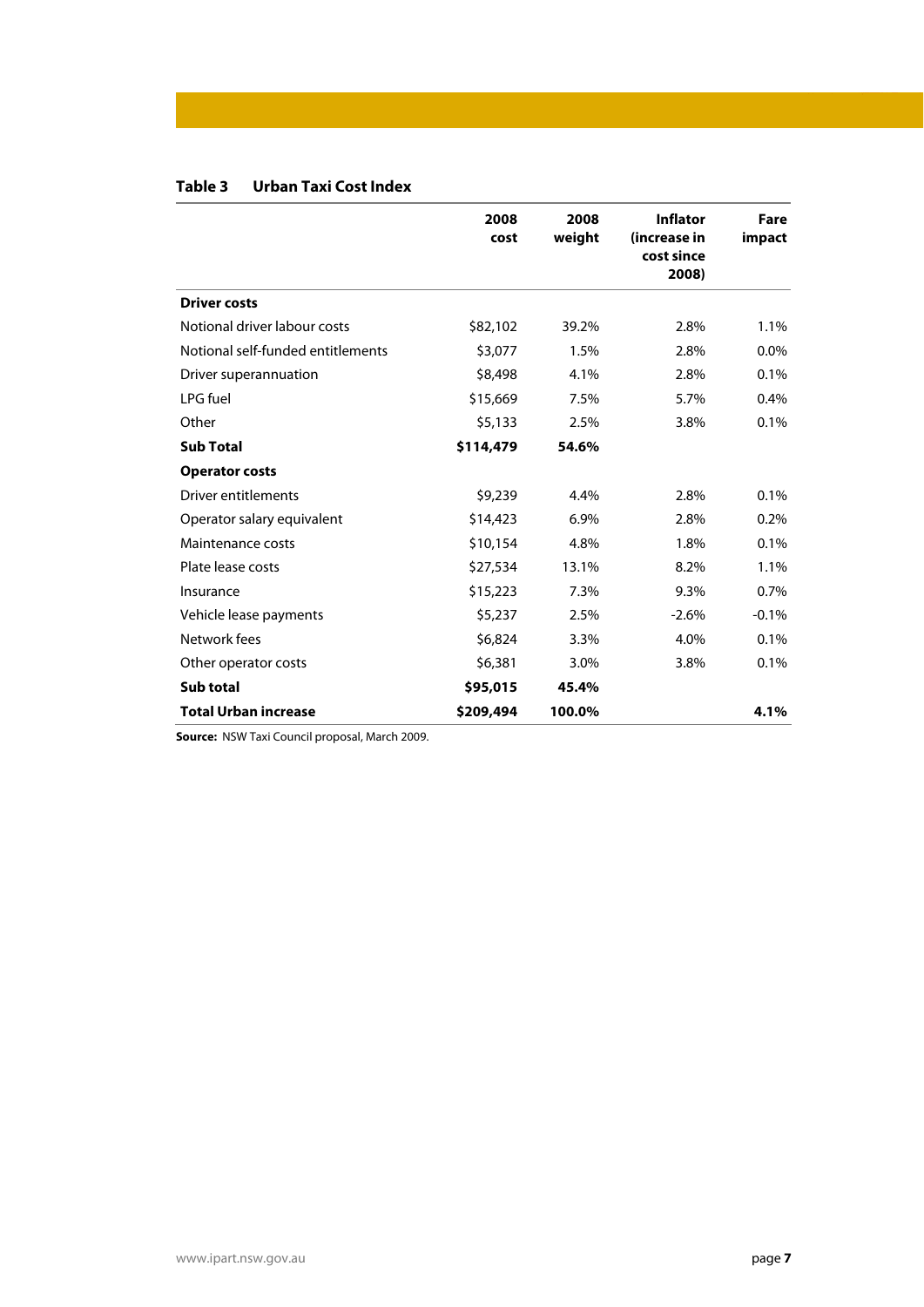## **Table 4 Country Taxi Cost Index**

|                                   | 2008<br>cost | 2008<br>weight | <b>Inflator</b><br>(increase in<br>cost since<br>2008) | Fare<br>impact |
|-----------------------------------|--------------|----------------|--------------------------------------------------------|----------------|
| <b>Driver costs</b>               |              |                |                                                        |                |
| Notional drivers' wages           | \$83,366     | 42.2%          | 2.8%                                                   | 1.2%           |
| Notional self-funded entitlements | \$12,505     | 6.3%           | 2.8%                                                   | 0.2%           |
| Driver superannuation             | \$8,628      | 4.4%           | 2.8%                                                   | 0.1%           |
| Other                             | \$3,236      | 1.6%           | 3.8%                                                   | 0.1%           |
| <b>Sub Total</b>                  | \$107,735    | 54.6%          |                                                        |                |
| <b>Operator costs</b>             |              |                |                                                        |                |
| Operator salary equivalent        | \$14,645     | 7.4%           | 2.8%                                                   | 0.2%           |
| LPG fuel                          | \$13,386     | 6.8%           | 8.7%                                                   | 0.6%           |
| Maintenance costs                 | \$8,248      | 4.2%           | 1.8%                                                   | 0.1%           |
| Plate lease costs                 | \$21,696     | 11.0%          | 8.2%                                                   | 0.9%           |
| Insurance                         | \$8,672      | 4.4%           | 9.3%                                                   | 0.4%           |
| Vehicle lease payments            | \$5,237      | 2.7%           | $-2.6%$                                                | $-0.1%$        |
| Network fees                      | \$9,616      | 4.9%           | 4.0%                                                   | 0.2%           |
| Other operator costs              | \$8,160      | 4.1%           | 3.8%                                                   | 0.2%           |
| Sub total                         | \$89,660     | 45.4%          |                                                        |                |
| <b>Total Country increase</b>     | \$197,395    |                |                                                        | 4.0%           |

**Source:** NSW Taxi Council proposal, March 2009.

# **Taxi Service standards**

IPART is required to consider standards of quality, reliability and safety when making its recommendation on taxis fares. Service standards – that is, the quantity and quality of taxis – are regulated by the Ministry of Transport.

The NSW Ministry of Transport has recently published taxi performance information against network standards on its website for the period July-December 2008. IPART has requested more detailed data on the taxi industry performance including performance data by taxi network from the Ministry of Transport but has only received some of this information to date.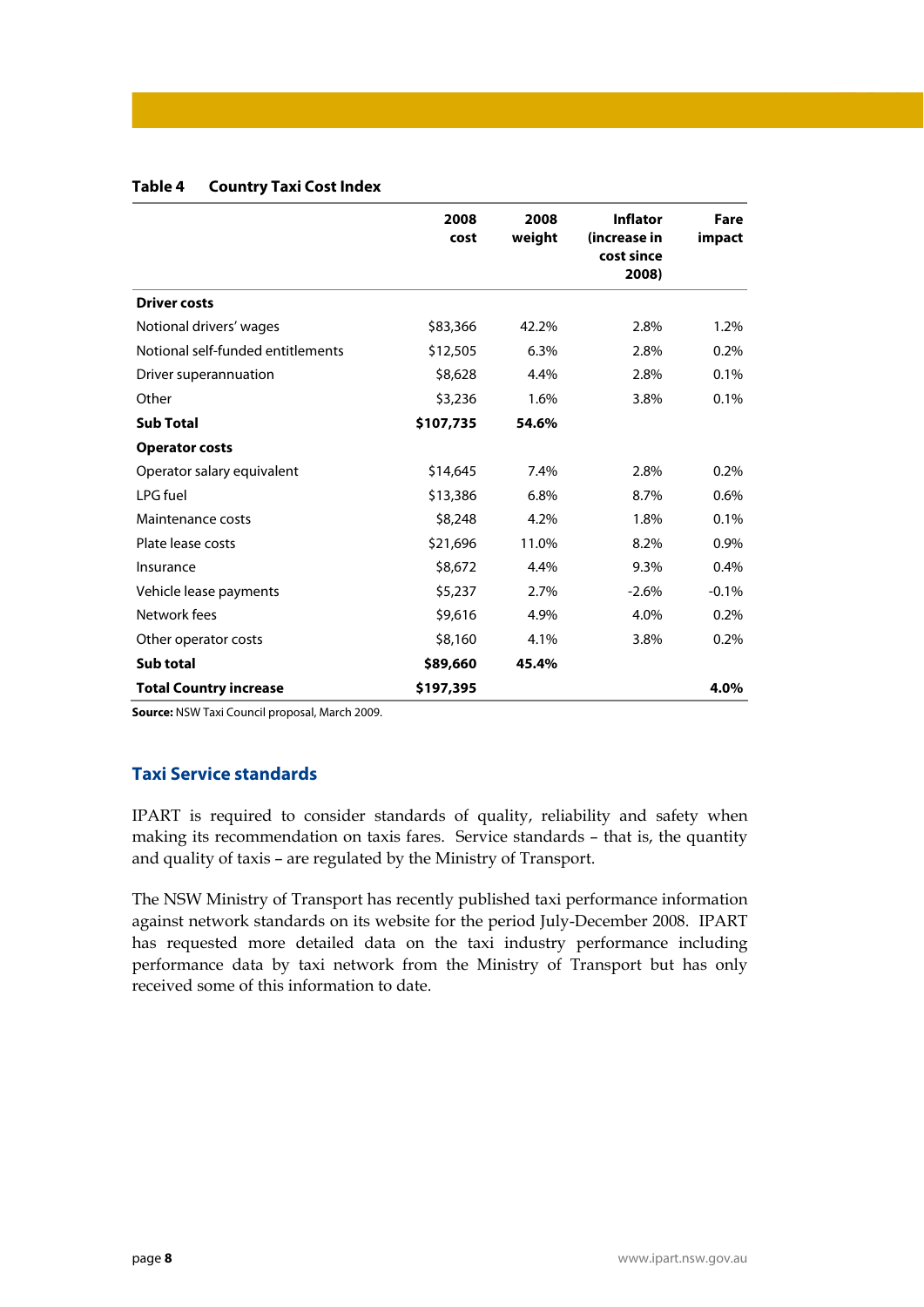### **Performance of Sydney taxi networks**

For the 2008 calendar year, compared to 2007, there was a slight improvement in the punctuality of pick ups – 92.2 per cent of passengers were picked up within 15 minutes of booking compared to 91.6 per cent in 2007. Performance was markedly better than that required under the network standard (85 per cent).

|      | booking | Within 15 minutes of Within 30 minutes of<br>booking | Within 60 minutes of<br>booking |
|------|---------|------------------------------------------------------|---------------------------------|
| 2006 | 92.4%   | 99.2%                                                | 99.99%                          |
| 2007 | 91.6%   | 99.0%                                                | 99.98%                          |
| 2008 | 92.2%   | 99.1%                                                | 99.99%                          |

#### **Table 5 Pick up times as a proportion of total pick ups – Sydney networks**

**Note:** Data is for calendar years.

**Source:** Ministry of Transport.

### **Performance of Wheelchair Accessible Taxis (WAT)**

In 2008 the proportion of WAT pickups being made within 15 minutes of booking (77.2 per cent) was a slight improvement on 2007, however, performance is well below the network standard of 85 per cent. The proportions of pickups within 30 and 60 minutes continued to improve slightly in 2008, but remains significantly lower than for standard taxis.

# **Table 6 Pick up times as a proportion of total pick ups – Wheelchair accessible taxis**

|      | booking | Within 15 minutes of Within 30 minutes of<br>booking | Within 60 minutes of<br>booking |
|------|---------|------------------------------------------------------|---------------------------------|
| 2006 | 70.7    | 91.2                                                 | 99.1                            |
| 2007 | 76.5    | 94.4                                                 | 99.4                            |
| 2008 | 77.2    | 95.9                                                 | 99.7                            |
|      |         |                                                      |                                 |

**Note:** Data is for calendar years.

**Source:** Ministry of Transport.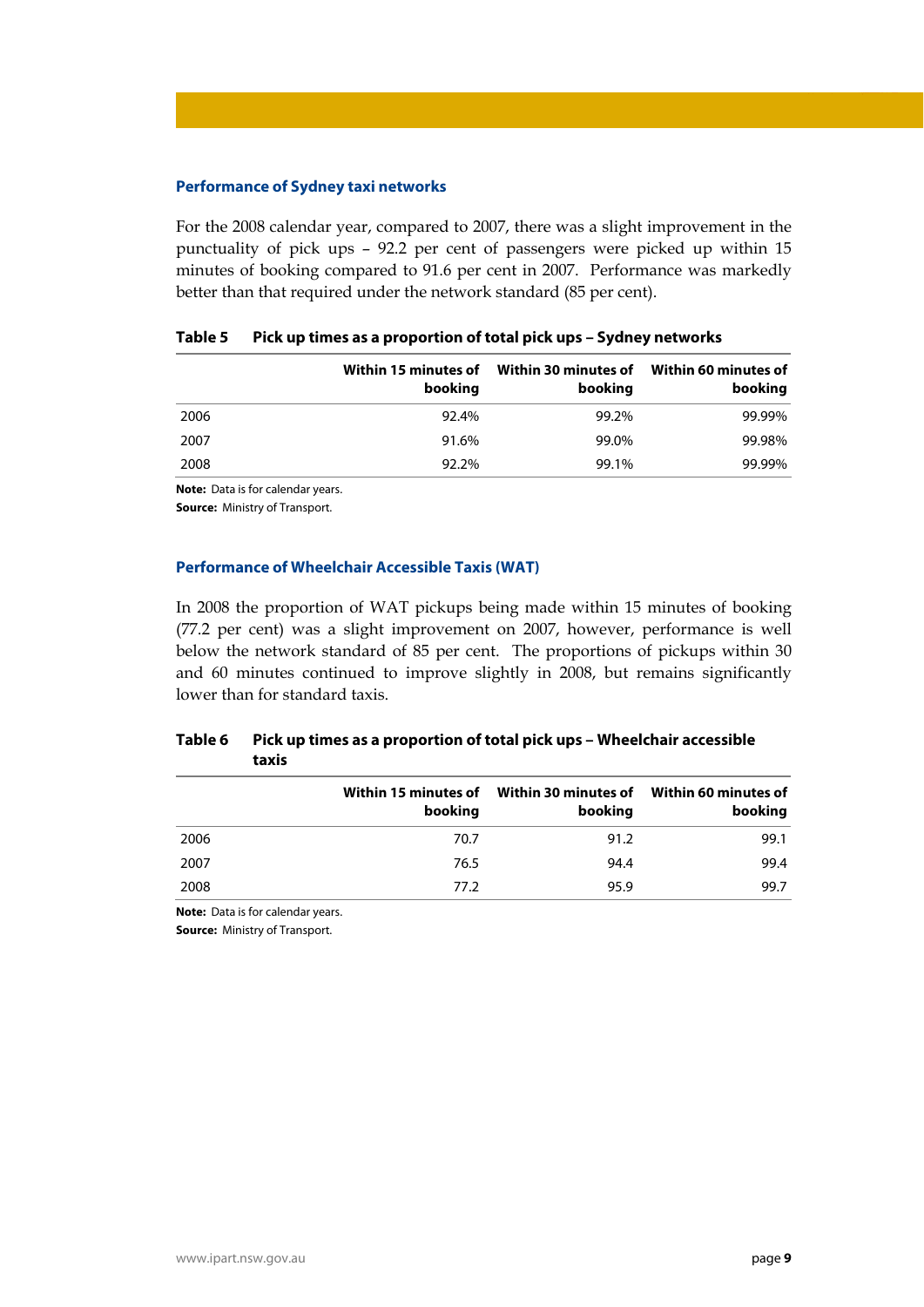### **Customer feedback on urban taxis**

Complaints and compliments regarding urban taxi services are recorded by the Ministry of Transport's Customer Feedback Management System (CFMS). The CFMS data indicates improvements in service quality in 2008. There was a 9 per cent decline in complaints overall and a 7 per cent increase in compliments recorded on the CFMS in 2008 compared with 2007. Serious complaints about taxi drivers fell by 16 per cent in 2008 (see Table 7).

|                    | 2006 | 2007 |      | 2008 2008 change (%) |
|--------------------|------|------|------|----------------------|
| <b>Complaints</b>  | 7803 | 7489 | 6842 | $-8.6$               |
| <b>Driver</b>      | 5517 | 5301 | 4724 | $-10.9$              |
| Serious            | 130  | 148  | 125  | $-15.5$              |
| Other              | 5387 | 5153 | 4599 | $-10.8$              |
| Fares              | 1134 | 1256 | 1239 | $-1.4$               |
| <b>Network</b>     | 887  | 716  | 685  | $-4.3$               |
| Taxi               | 265  | 216  | 194  | $-10.2$              |
| <b>Compliments</b> | 585  | 492  | 526  | 6.9                  |

## **Table 7 Summary of complaints and compliments compared to the previous years for urban taxisa**

**a** Data is for calendar years.

**Note:** Serious complaints include assault, driving under the influence of drugs and alcohol, improper use of an authority card, operate or drive without authority, refusal of a guide dog, sexual harassment and TTTS fraud. Fares complaints are complaints concerning fares charged, network complaints are complaints concerning radio bookings and pickups, taxi complaints concern the state of the vehicle.

**Source:** Ministry of Transport, CFMS data.

#### **Table 8 Summary of the most common complaints compared with previous years<sup>a</sup>**

|                                                  | 2006 | 2007 | 2008 | 2008 change<br>(%) |
|--------------------------------------------------|------|------|------|--------------------|
| Demanding more/other than the<br>prescribed fare | 960  | 1078 | 1074 | $-0.4$             |
| Driving in an unsafe manner                      | 830  | 817  | 792  | $-3.1$             |
| Rude to customer – incivility or<br>impropriety  | 803  | 693  | 705  | 1.7                |
| Refusal of a fare/hire when *for hire*           | 677  | 692  | 584  | $-15.6$            |
| Failure to provide assistance                    | 502  | 581  | 528  | $-9.1$             |

**a** Data is for calendar years.

**Source:** Ministry of Transport CFMS, data.